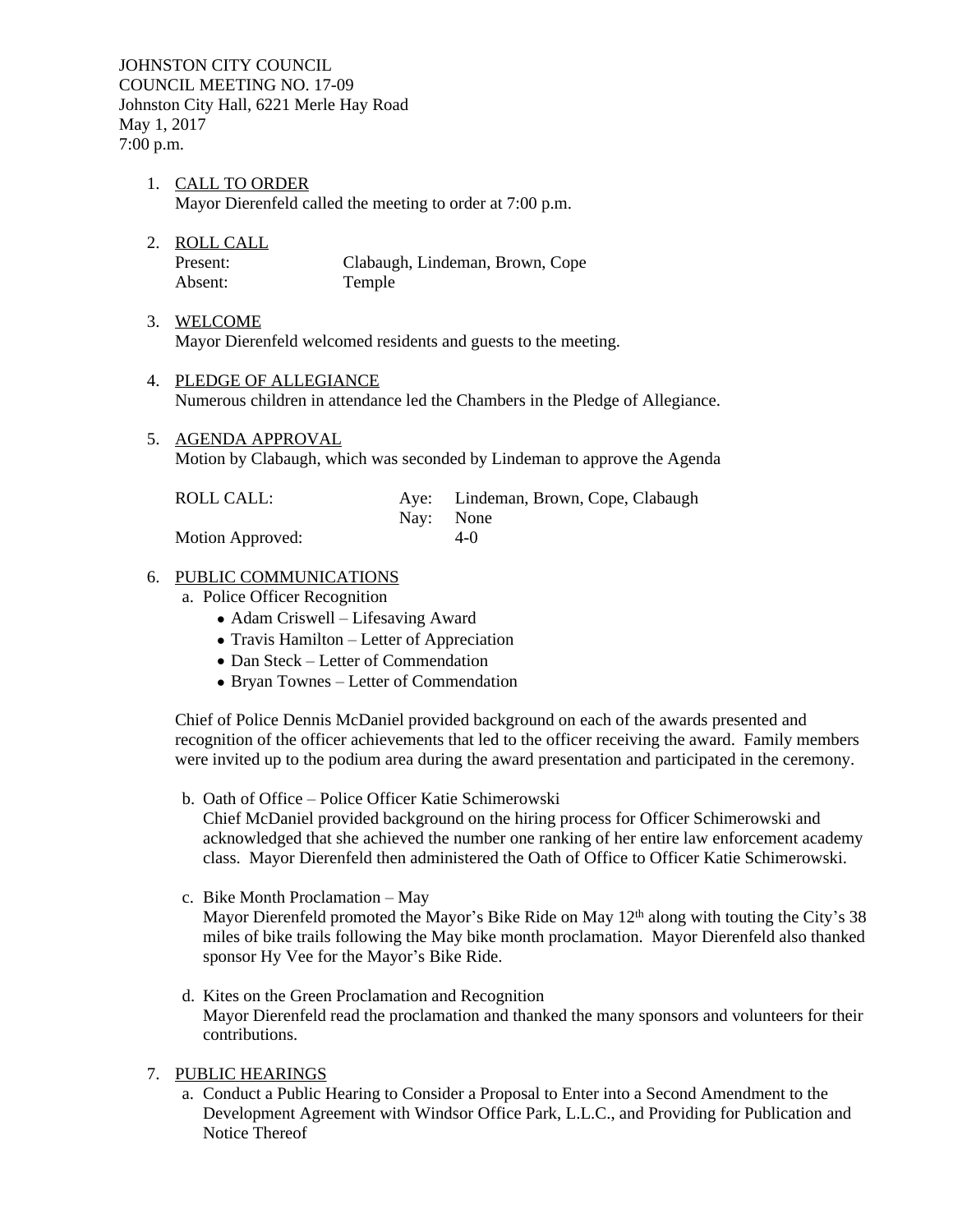This Public Hearing will be Opened and Continued Until June 5, 2017, at 7:00 p.m. for Which Proper Public Notice will be Provided

The Public Hearing was opened at 7:33 p.m. and there were no questions or comments. Economic Development Manager Adam Plagge stated that the reason for the delay was another project has been identified and it is being put together in the next couple of weeks. It will be added to this item for consideration of both.

Motion by Lindeman, which was seconded by Clabaugh to continue the Public Hearing until June 5, 2017, at 7:00 p.m.

| ROLL CALL:       | Aye: Brown, Cope, Clabaugh, Lindeman |
|------------------|--------------------------------------|
|                  | Nav: None                            |
| Motion Approved: | $4-0$                                |

- b. Conduct a Public Hearing and Consider Ordinance No. 973 An Amendment to the Amber Ridge PUD (Adam Ridge) to Change the Allowed Uses of 4.78 Acres Within Parcel 'D' from PC, Professional Commerce and C-2, Community Retail Commercial by Creating New Parcel 'N' Allowing Uses of the R-4, High Density Residential District. The Subject Property is Located South of NW 62<sup>nd</sup> Avenue and West of NW 100<sup>th</sup> Street
	- At the Request of the Applicant (Jerry's Homes) this Hearing will be Opened and then Continued to May 15, 2017, at 7:00 p.m. for Which Proper Public Notice will be Provided

The Public Hearing was opened at 7:35 p.m. Community Development Director David Wilwerding stated that the applicant would like to have all Council members present and requested it be continued. Wilwerding stated that notices were provided to those affected that the meeting would be continued until May 15, 2017, at 7:00 p.m.

Motion by Clabaugh, which was seconded by Lindeman to continue the Public Hearing until May 15, 2017 at 7:00 p.m.

| ROLL CALL:       | Aye: Cope, Clabaugh, Lindeman, Brown |
|------------------|--------------------------------------|
|                  | Nav: None                            |
| Motion Approved: | $4-0$                                |

- c. Conduct a Public Hearing and Consider the Following Related to the Johnston Community Fiber Optic System, Phase IV:
	- Resolution No. 17-137 Adopting Plans, Specifications, Form of Contract and Estimate of Cost
	- Consideration of Construction Bids
	- Resolution No. 17-138 Making Award of Contract

The Public Hearing opened at 7:36 p.m.

Public Works Director Matt Greiner, provided background regarding these items. Greiner mentioned that there were two companies that bid. Staff and the engineer recommend approving the project and awarding to the low bidder, Iowa Signal.

The Public Hearing closed at 7:38 p.m. Motion by Lindeman, which was seconded by Brown to approve Resolution No. 17-137. ROLL CALL: Aye: Clabaugh, Lindeman, Brown, Cope Nay: None Motion Approved: 4-0 Motion by Brown, which was seconded by Cope to approve Resolution No. 17-138. ROLL CALL: Aye: Lindeman, Brown, Cope, Clabaugh Nay: None Motion Approved: 4-0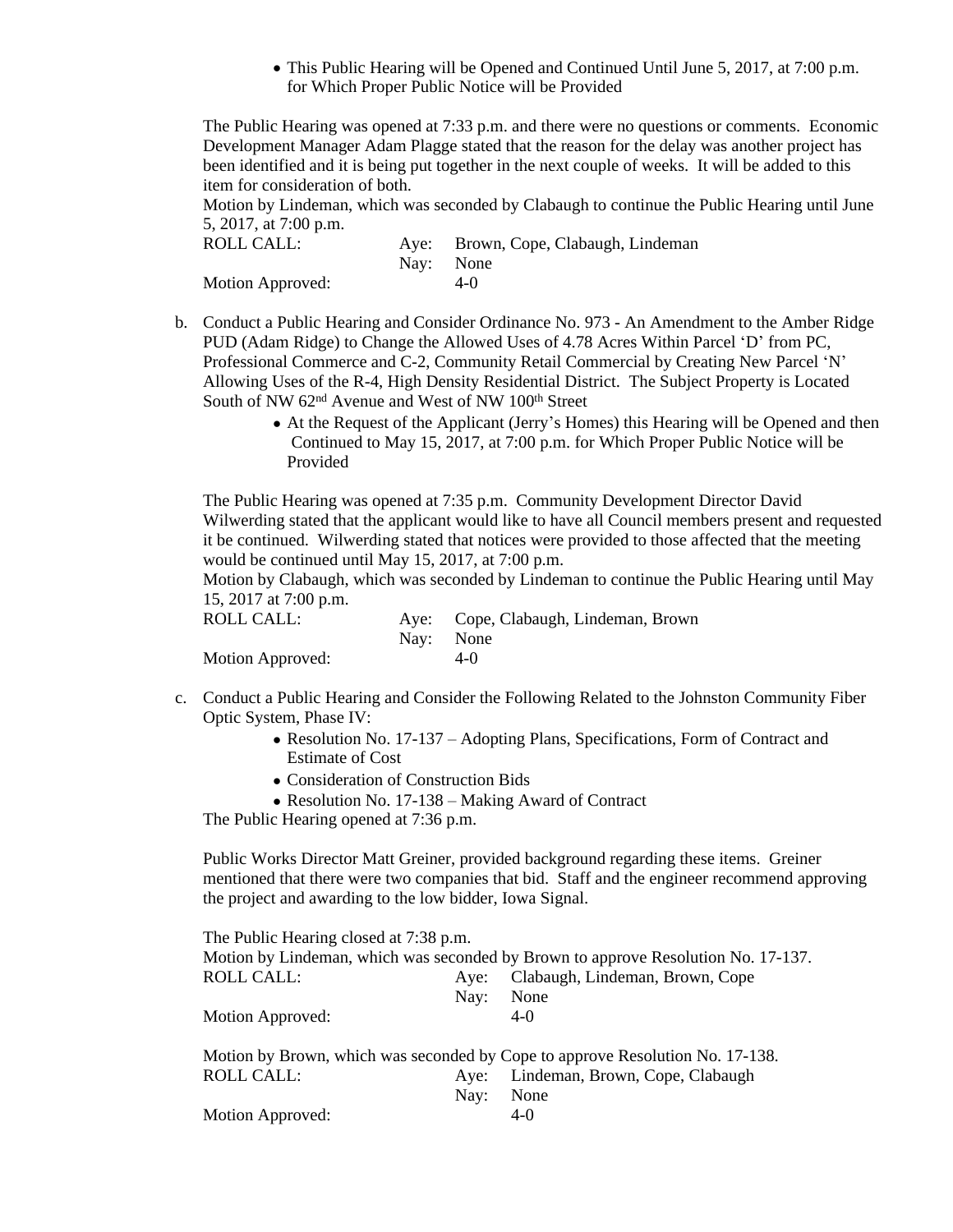## 8. CONSENT AGENDA

- a. Consider Approval of Minutes of April 17, 2017, Worksession
- b. Consider Approval of Minutes of April 17, 2017, Council Meeting
- c. Consider Resolution No. 17-132 Approving Staff Appointments and Establishing Wages
- d. Consider Resolution No. 17-131 Accepting an Easement for Sanitary Sewer on Property Located at 4901 NW 57th Avenue (PZ Case 17-09)
- e. Consider approval of a Purchase Order in the amount of \$12,947.07 to Emergency Apparatus Maintenance for an Emergency Pump Repair on Fire Engine 392
- f. Consider Resolution No. 17-133 Adopting the 2017 Edition of the SUDAS Standard Specifications for Public Improvements, and Amending and Adopting the Supplemental Specifications to the SUDAS Standard Specifications for Public Improvements for the City of Johnston, Iowa
- g. Consider Approval of Pay Request No. 7 to Weidner Construction, Inc., in the Amount of \$2,375.00 for Work Completed as of April 12, 2017, on the 86<sup>th</sup> Street Booster Pump Station Improvements
- h. Consider Resolution No. 17-136 Accepting the 86<sup>TH</sup> Street Booster Pumping Station Improvements
- i. Consider Approval of a Purchase Order to Iowa Department of Transportation to Purchase Traffic Paint in the Amount of \$11,536.65
- j. Consider Approval of Pay Request No. 2 to Kingston Services in the Amount of \$211,575.45 for Work Completed as of April 19, 2017, on East of Merle Hay Road NW 57<sup>th</sup> Avenue Improvements Project, Phase 2
- k. Consider the Following Related to the NW  $60<sup>th</sup>$  Avenue Improvements (Phase 4A) Merle Hay Road to 667 Feet East of Merle Hay Road:
	- Resolution No. 17-139 A Resolution Accepting the Project
	- Resolution No. 17-140 Ordering Preparation of Final Plat and Schedule of **Assessments**

• Resolution No. 17-141 – Adopting and Levying Final Schedule of Assessments Motion by Cope, which was seconded by Brown to approve the Consent Agenda.

| ROLL CALL:       |           | Aye: Brown, Cope, Clabaugh, Lindeman |
|------------------|-----------|--------------------------------------|
|                  | Nav: None |                                      |
| Motion Approved: |           | $4-()$                               |

## 9. NON-CONSENT AGENDA

a. Consider Third and Final Reading of Ordinance No. 964 - An Official Zoning Map Amendment for Approximately 5.73 Acres from M-1, Light Industrial Zoning District, to MUC-ROC-2, Mixed Use Center Zoning District, and for Approximately 0.50 Acres from CD, Conservation Zoning District, to MUC-ROC-2 Mixed Use Center Zoning District. The Subject Property is Located on the North of 6506 Merle Hay Road and South of 6508 Merle Hay Road; and to adopt and publish.

Community Development Director David Wilwerding confirmed Mayor Dierenfeld's inquiry that there were no changes made. There were no questions on the proposed ordinance. Motion by Brown, which was seconded by Cope to approve Third and Final Reading of Ordinance No. 964 and to adopt and publish.

| ROLL CALL:       | Nav: None | Aye: Cope, Clabaugh, Lindeman, Brown |
|------------------|-----------|--------------------------------------|
| Motion Approved: |           | $4-(1)$                              |

b. Consider Third and Final Reading of Ordinance No. 972 – An Ordinance Amending Speed Limits Along NW 62<sup>nd</sup> Avenue, NW 70<sup>th</sup> Avenue, NW 100<sup>th</sup> Street and NW 107<sup>th</sup> Street; and to adopt and publish.

Motion by Lindeman, which was seconded by Cope to approve Third and Final Reading of Ordinance No. 724 and to adopt and publish.